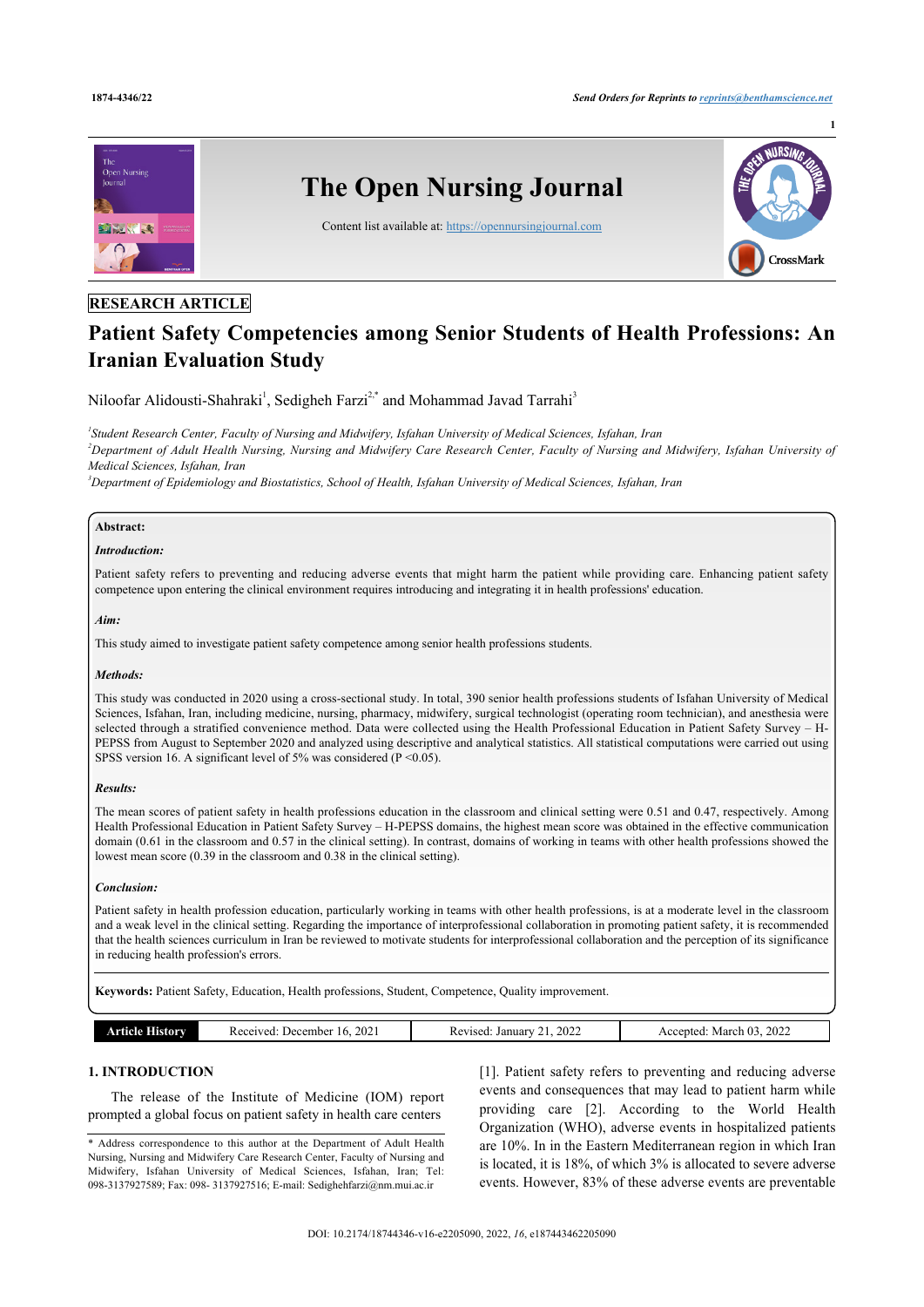#### [[3](#page--1-0)].

In Iran, one out of every 150 people dies due to the consequences of health professional errors, including medicine, nursing, pharmacy, midwifery, surgical technologist, and anesthesia in health care centers. Based on the results of a review in Iran, about 17% of patients admitted to healthcare centers suffer from complications [\[4\]](#page--1-0). Annually, more than one million individuals die from surgery complications worldwide, half of which are preventable. Nanji *et al*. (2016) reported that out of 3671 anesthesia injections performed during 277 surgeries, 193 medication errors had occurred [[5\]](#page--1-0). According to the WHO, about 810 women die per day worldwide due to preventable causes related to pregnancy and childbirth. However, timely management and treatment can prevent maternal and infant mortality [\[6\]](#page--1-0).

To provide safe care for patients, health care providers must be required to be qualified in the domains of patient safety culture, teamwork, effective communication, safety risk management, optimization of human and environmental factors, and identification and reporting of adverse events [\[7\]](#page--1-0). Patient safety culture is a set of values, attitudes, perceptions, beliefs, and behaviors that support the safe activities of the healthcare teams in providing care and play an imperative role in improving patient safety and reducing health professions errors in healthcare centers [\[8, 9\]](#page--1-0).

Improving patient safety requires all health professions [[10\]](#page--1-0). The participatory approach improves health care quality and reduces health professions errors, readmission, and costs [[11\]](#page--1-0). In addition, proper communication skills between health professions positively affect health-related outcomes and patient satisfaction [[12\]](#page--1-0). Communication problems in handoffs and transitions of care (*i.e*., between care areas or shift changes), and failure to provide important information about the patient's condition and care plan lead to delayed or inappropriate treatment, thus threatening patient safety[[13\]](#page--1-0).

Managing safety risks is another factor affecting patient safety that is performed to improve and ensure the safety of care provided to patients. Risk management-based approaches are a solution to prevent adverse events and enhance patient safety in health care centers [[14\]](#page--1-0). In addition, environmental factors, including poor lighting, excessive noise, high workload, a large number of patients, and human factors, including fatigue from overwork, insufficient medication knowledge, are among the leading factors threatening patient safety, correction of which improves patient safety [[4](#page--1-0), [15](#page--1-0), [16](#page--1-0)]. Reporting errors and converting them into an opportunity to improve the health care system is also a fundamental step in preventing errors. The National Health Services (NHS) Confederation in England has recommended reporting errors to health organizations to improve patient safety [[17\]](#page--1-0).

Enhancing patient safety competence upon entry into the clinical setting requires its introduction and integration into health professions education. Therefore, the mentioned domains should be included in the health professions curriculum to acquire the required competence and apply it in the clinical setting. As senior health professions students will soon play key roles in frontline patient care, their preparedness for safe, reliable care provision is particularly important [[18\]](#page--1-0). Given the importance of promoting patient safety in health

profession education, it is imperative to determine care providers' perspectives on acquiring patient safety competence upon entering the clinical setting [\[7\]](#page--1-0). Therefore, this study aimed to investigate patient safety competence among senior health professions students.

# **2. MATERIALS AND METHODS**

#### **2.1. Study Design and Sample**

In the present review, a cross-sectional study was used. The participants were selected among senior health professions students of Isfahan University of Medical Sciences, Isfahan, Iran, including medicine, nursing, pharmacy, midwifery, surgical technologist (operating room technician), and anesthesia. Sampling was performed in two steps. In the first step, each field was considered as a category. Later, according to the relative frequency of students in that field, the number of each category sample was obtained. In the second step, sampling in each category was performed using the conventional method, and in total, the sample size was 390 individuals, taking into account 10% attrition. Inclusion criteria included Iranian nationality, willingness to participate in the study, and a senior student in medicine, nursing, pharmacy, midwifery, surgical technologist, and anesthesia at Isfahan University of Medical Sciences, Isfahn, Iran. Exclusion criteria included completion of patient safety courses as extracurricular training.

# **2.2. Data Collection Method**

Data collection tools included the Health Professional Education in Patient Safety Survey (H-PEPSS) designed by Ginsburg *et al*. (2012) [\[7](#page--1-0)]. The H-PEPSS is a self-report tool assessing patient safety education in the classroom and the clinical setting and comprises four sections. The original scale is in English and has been translated into several other languages including Italian, Dutch, Chinese, and Turkish, and its validity and reliability have been verified [[19](#page--1-0) - [22](#page--1-0)].

The first section consists of 4 items related to clinical safety, including hand hygiene, infection control, safe medication practice, and safe clinical procedures, and 23 items related to six socio-cultural patient safety dimensions. These dimensions reflect six patient safety competence domains, including working in teams with other health professions (6 items), effective communication (3 items), managing safety risks (3 items), understanding human and environmental factors (3 items), recognizing, respond to and disclose adverse events and close call (4 items), and safety culture (4 items). The second section (7 items) is related to taking into account patient safety in health profession education. The third section (4 items) is about the free discussion about patient safety, and the fourth section is related to demographic characteristics (age, sex, semester, field of study, patient safety experiences). The range of questions in each domain varies from 3 to 7. The questions are rated on a five-point Likert scale from strongly agree (5) to strongly disagree (4). The "I do not know" choice was not used to analyze the data. Scores were converted from the five-point Likert scale to 0-1 scores. To calculate the score of each dimension from 0-1 in the first step, the negative items were reversed. Afterward, the score of each dimension was first divided by five (due to the use of the five-point Likert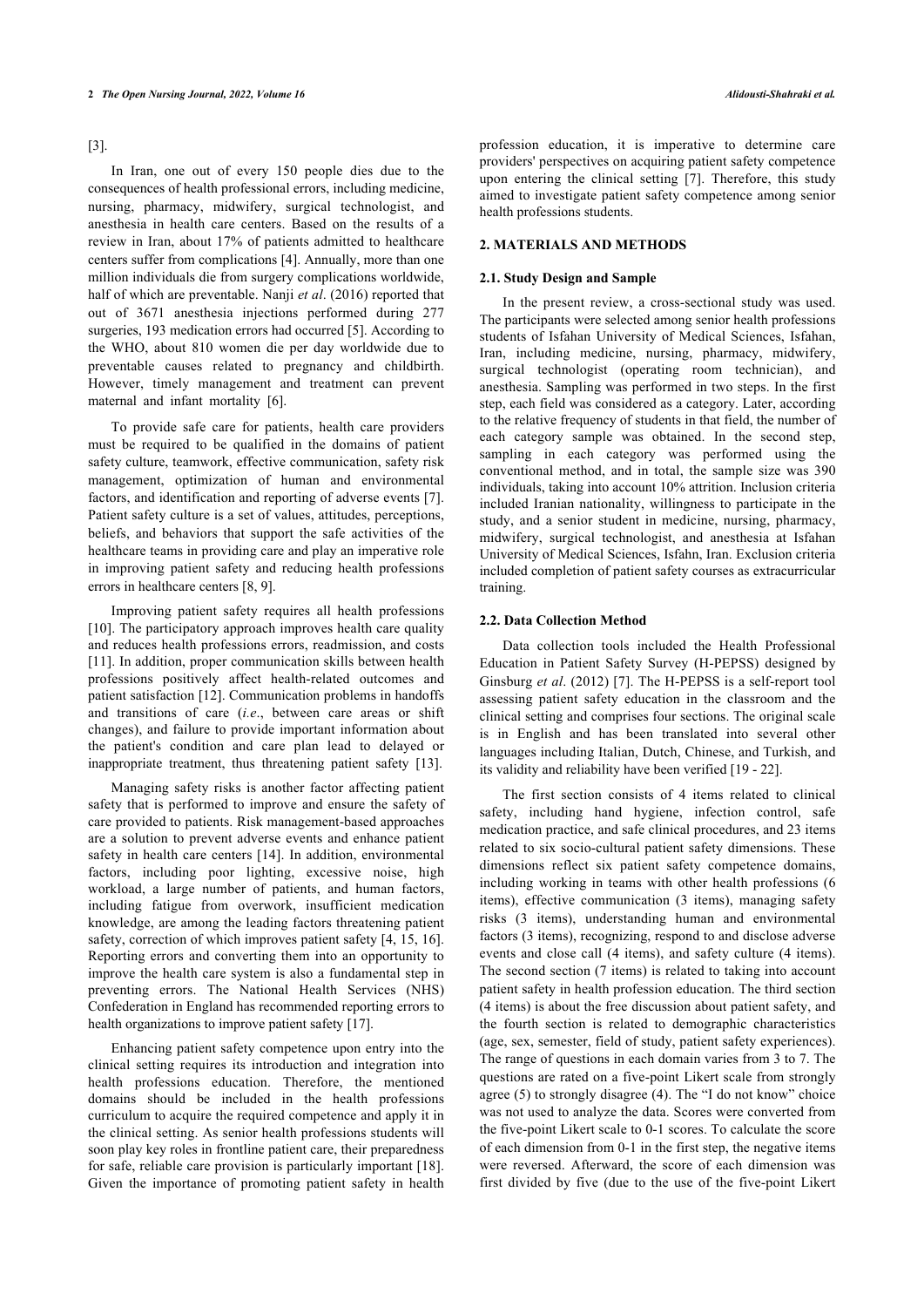scale) and later by the number of items in that dimension. To calculate the mean total score of patient safety climate, the score obtained from the entire questionnaire was divided by five and the total number of items. A score higher than 0.75 was considered good, 0.50-75 as moderate, and 0.25-0.50 as a weak safety climate [\[7\]](#page--1-0).

The validity and reliability of the Persian version of the H-PEPSS were examined after obtaining permission from the original author. Face validity was performed by consulting 15 experts in patient education and safety, and the impact score of all items was greater than 1.5. The content validity was assessed by consulting 11 experts in patient education and safety; the Content Validity Index (CVI) score was calculated to be 0.91, and the Content Validity Ratio (CVR) score was between 0.64 and 1. Alpha Cronbach's coefficient was  $(P =$ 0.936) in the classroom and  $(P = 0.949)$  in the clinical setting, and Pearson correlation coefficient based on test-retest results was ( $r = 0.935$ ) and ( $r = 0.965$ ) in the classroom and in the clinical setting, respectively.

**Table 1. The Participants' characteristics.**

| <b>Discipline</b>     | Number $(\% )$ |
|-----------------------|----------------|
| Medicine              | 161(41.28)     |
| Nursing               | 90(23.07)      |
| Pharmacy              | 80(20.51)      |
| Surgical technologist | 21(5.38)       |
| Midwifery             | 20(5.13)       |
| Anesthesia            | 18(4.62)       |
| Total                 | 390(100)       |

#### **2.3. Data Collection Procedure**

The ethics committee of Isfahan University of Medical Sciences approved this study (IR.MUI.RESEARCH.REC. 1399.357). We used numeric codes in place of personal names to secure confidentiality. Informed consent was obtained from the participants to comply with the goals and necessary information related to the research, and it was emphasized to them that they could withdraw from the study at any time they wished without any consequences. The link to the questionnaire was sent to the study samples in Google Forms *via* WhatsApp messenger.

### **2.4. Data Analysis**

Descriptive and analytical statistics, including mean,

standard deviation, Paired sample t-test, analysis of variance (ANOVA), and Pearson correlation coefficient (r), were used to analyze the data. Data analysis was performed using SPSS Inc., Chicago, IL, USA, V16. The maximum accepted error was 5% (P <0.05) in all tests (Table **[1](#page--1-0)**).

# **3. RESULTS**

#### **3.1. Characteristics of the Study Participants**

The study participants consisted of 390 individuals, of whom 214 were female and 176 were male. The samples' age ranged between 21 and 45 years. The number of students is presented in Table **[1](#page--1-0)** by their field of study.

The mean total score of patient safety in health professions education was 0.51 and 0.47 in the classroom and clinical settings, respectively. The result of paired sample t-test showed the mean score was higher in total in the classroom than in the clinical setting. The mean scores by patient safety domain are presented in Table **[2](#page--1-0)**. The highest mean score was obtained in the effective communication domain (0.61 in the classroom and 0.57 in the clinical setting), and the domain of working in teams with other health professions showed the lowest mean score (0.39 in the classroom and 0.38 0 in the clinical setting). The mean score of clinical safety was 0.72 and 0.67 in the classroom and the clinical setting, respectively. The mean scores in the second section (attention to patient safety in health professions education) and the third section (free discussion on patient safety) of the scale were 0.40 and 0.29, respectively.

The mean patient safety scores in health profession education are presented in Tables **[3](#page--1-0)** and **[4](#page--1-0)** by the field of study. The field of midwifery obtained the highest score in both the classroom and clinical settings (0.64 in the classroom and 0.66 in the clinical setting), while the lowest score was for the field of medicine in the classroom (0.40) and the field of pharmacy in the clinical setting (0.37). The result of Tukey showed The field of midwifery obtained the highest score in clinical settings in comparison to medicine(0.01) and pharmacy(0.002), also obtained the highest score in classroom compared to medicine(0.005). The Pearson correlation coefficient showed a correlation between the patient safety scores in health profession education in the classroom and the clinical setting (r  $= 0.575$ , p  $\leq 0.001$ ). The highest and lowest correlation was related to the safety culture  $(r = 0.567)$  and communicating effectively ( $r = 0.465$ ) domains.

|  |  |  |  |  |  |  |  |  | Table 2. The comparisons mean scores of H-PEPSS dimensions between classroom and clinical setting. |  |
|--|--|--|--|--|--|--|--|--|----------------------------------------------------------------------------------------------------|--|
|--|--|--|--|--|--|--|--|--|----------------------------------------------------------------------------------------------------|--|

| <b>H-PEPSS Dimensions</b>                                        | <b>Classroom</b> | <b>Clinical setting</b> |      | $P$ value* |
|------------------------------------------------------------------|------------------|-------------------------|------|------------|
|                                                                  | M(SD)            | M(SD)                   |      |            |
| Communicating effectively                                        | 0.61(0.41)       | 0.57(0.43)              | 1.82 | 0.007      |
| Recognize, respond to and disclose adverse events and close call | 0.54(.039)       | 0.50(0.40)              | 2.43 | 0.016      |
| Managing safety risks                                            | 0.52(0.43)       | 0.50(0.45)              | 0.92 | 0.361      |
| Understanding human and environmental factors                    | 0.50(0.40)       | 0.49(0.41)              | 0.76 | 0.45       |
| Safety culture                                                   | 0.48(0.39)       | 0.39(0.40)              | 4.92 | < 0.001    |
| Working in teams with other health professions                   | 0.39(0.33)       | 0.38(0.35)              | 0.52 | 0.601      |
| Total                                                            | 0.51(0.30)       | 0.47(0.31)              | 2.61 | 0.009      |

M= Mean, SD= Standard Deviation, \*= The results of the paired sample t- test.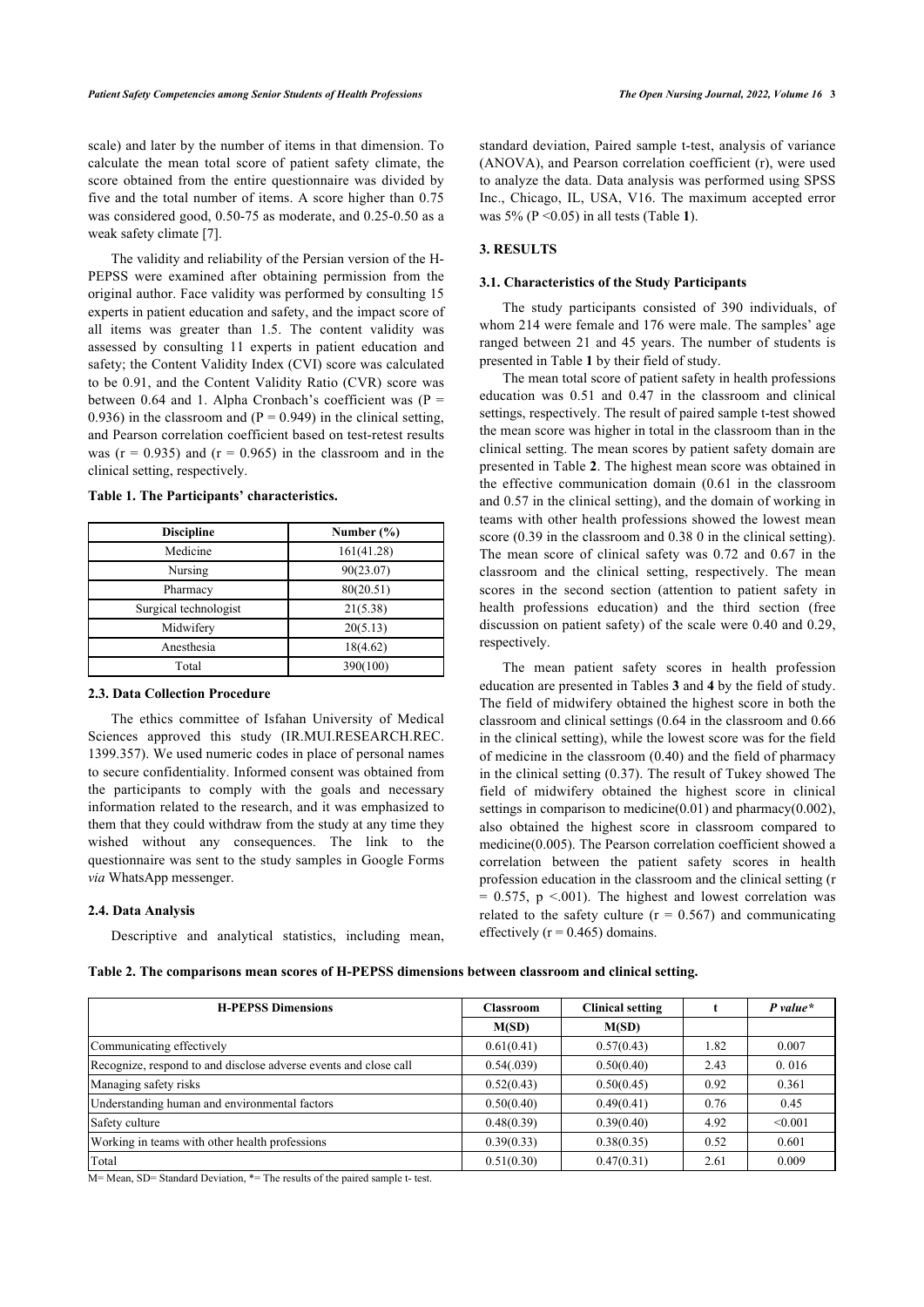|  | Table 3. The comparisons mean total scores of H-PEPSS among senior health professionals students in classroom setting. |  |  |
|--|------------------------------------------------------------------------------------------------------------------------|--|--|
|  |                                                                                                                        |  |  |

| <b>Discipline</b>     | <b>Classroom setting</b> |      | $P value*$ |  |
|-----------------------|--------------------------|------|------------|--|
|                       | M(SD)                    | 9.38 | 0.001      |  |
| Midwifery             | 0.64(0.25)               |      |            |  |
| Nursing               | 0.62(0.26)               |      |            |  |
| Surgical technologist | 0.61(0.25)               |      |            |  |
| Pharmacy              | 0.54(0.30)               |      |            |  |
| Anesthesia            | 0.52(0.22)               |      |            |  |
| Medicine              | 0.40(0.29)               |      |            |  |

M= Mean, SD= Standard Deviation, \*=The results of the ANOVA.

#### **Table 4. The comparisons mean total scores of H-PEPSS among senior health professionals students in clinical setting.**

| <b>Discipline</b>     | <b>Clinical setting</b> | F    | $P$ value* |
|-----------------------|-------------------------|------|------------|
|                       | M(SD)                   | 6.97 | 0.001      |
| Midwifery             | 0.66(0.26)              |      |            |
| Surgical technologist | 0.61(0.26)              |      |            |
| Anesthesia            | 0.58(0.31)              |      |            |
| Nursing               | 0.55(0.29)              |      |            |
| Medicine              | 0.42(0.30)              |      |            |
| Pharmacy              | 0.37(0.32)              |      |            |

M= Mean, SD= Standard Deviation, \*=The results of the ANOVA.

#### **4. DISCUSSION**

This study aimed to assess the patient safety competence among senior health professions students in Isfahan, Iran. The results showed that patient safety levels in the six domains of health professions education varied from weak to moderate. The mean total patient safety score was moderate (0.51) in the classroom and poor (0.47) in the clinical setting. Students in the classroom and clinical setting had not received adequate patient safety education. While in similar studies, students' scores were high, indicating a favorable patient safety status in health profession education in other countries [[18,](#page--1-0) [19, 22](#page--1-0) - [24](#page--1-0)]. Considering the 50% of preventable adverse effects while providing health care in Iran, it is crucial to pay attention to patient safety education in health professions [\[4\]](#page--1-0).

The highest mean score was related to the communicating effectively domain (61% in the classroom and 57% in the clinical setting), which was in line with other studies [[20,](#page--1-0) [22\]](#page--1-0). Communicating effectively is an indispensable tool in conversing with the patient to identify medication problems, treatment effects, interactions, and adverse effects. Ineffective communication is one of the leading causes of medication error as the foremost factor threatening patient safety[[12\]](#page--1-0). Therefore, it is required that communication skills in health profession education be emphasized and applied upon entering the clinical setting [\[25](#page--1-0)]. The lowest mean score was related to working in teams with other health professions (0.39 in the classroom and 0.38 in the clinical setting), which was consistent with other studies [\[19](#page--1-0), [26](#page--1-0)]. In Iran, no medical curricula have teamwork education content. Therefore, this study sample's uncertainty in acquiring sufficient knowledge and competence in working in teams with other health professions is justified. Due to the ever-changing nature of health care and the gap between health professions, students

are required to receive the necessary education in teamwork [[11](#page--1-0)]; interprofessional education(IPE) can improve interprofessional collaboration (IPC) and patient care[[27](#page--1-0)]. Indeed, the interprofessional education (IPE) and interprofessional collaboration (IPC) are a dimension of the theory and practice of patient safety [\[28](#page--1-0)].

The mean score was higher in total in the classroom than in the clinical setting, which was in agreement with other studies [[20](#page--1-0), [22,](#page--1-0) [24\]](#page--1-0). The results showed that patient safety education primarily occurs in the classroom, while patient safety education in the clinical setting is likewise of particular importance due to direct communication with the patient and potential patient safety hazards. It needs to be considered in clinical education.

By comparing the mean scores of students in the classroom and clinical settings in different domains, it was found that there was a correlation between the classroom and clinical setting scores. The highest and the lowest correlation were related to the domains of safety culture  $(r = 0.567)$  and communicating effectively  $(r = 0.465)$ , respectively. However, in the study by Hwang *et al*. (2016), there was a significant difference between the scores of the classroom and the clinical setting, and the mean scores in the domain of 'understanding human and environmental factors' and 'managing safety risks in the clinical setting' were significantly higher compared to the classroom[[18\]](#page--1-0). Among the fields of study, the highest score was reported by midwifery students (0.64 in the classroom and 0.66 in the clinical setting). The study results by Khorasani *et al*. (2017) showed that midwives' knowledge and attitude towards reporting errors, as one of the important domains of patient safety, was high and positive as 79.12% of midwives had reported their errors during their employment. The higher rate of error reported by midwives compared to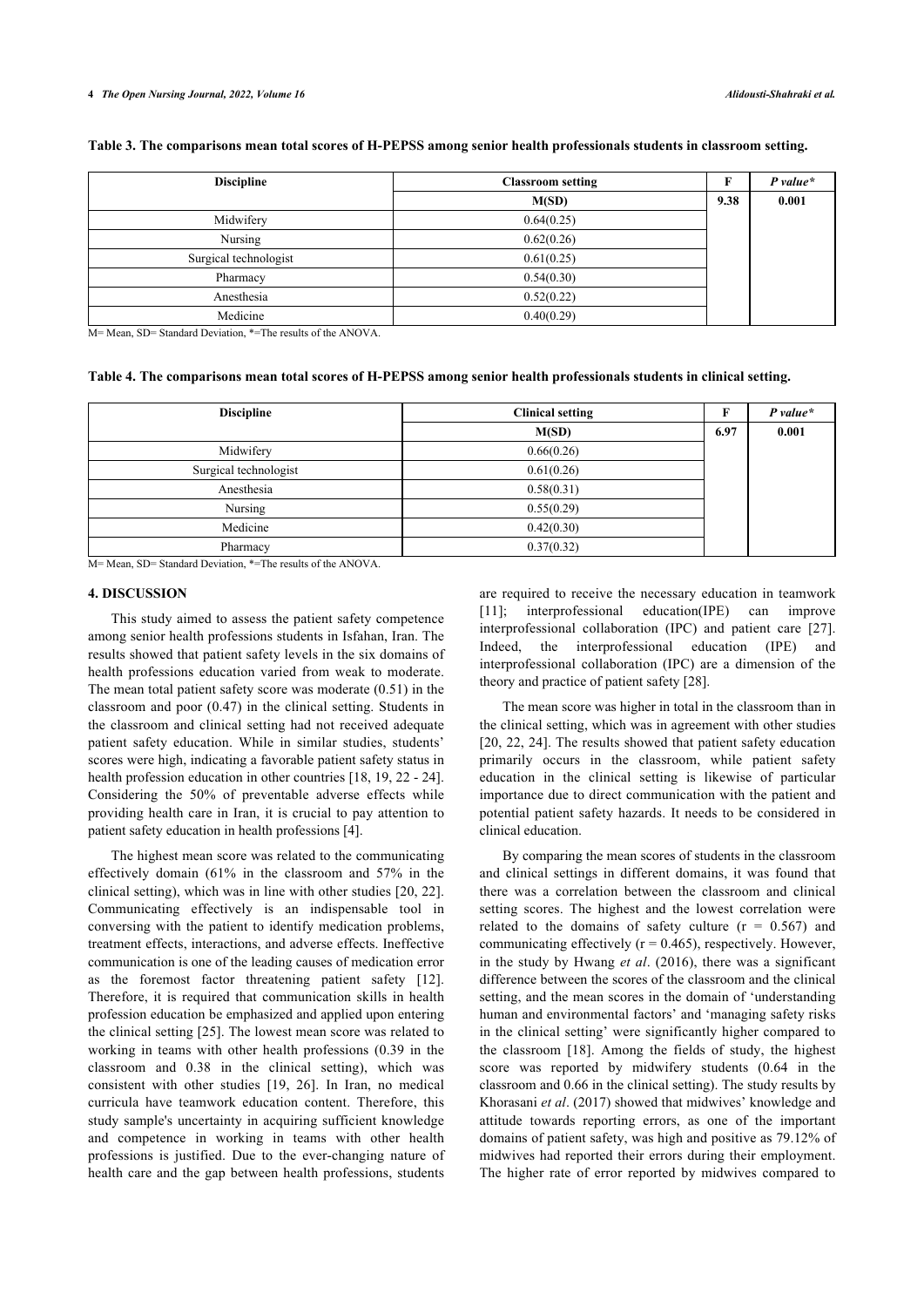physicians and nurses was due to the higher sensitivity of health center managers to midwives about maternal health, which is an important indicator of community development [[29\]](#page--1-0).

In medicine, midwifery, and anesthesia, the scores related to the clinical setting were higher than in the classroom. In contrast, in nursing and pharmacy, the scores related to the classroom were higher than those in the clinical setting. In the field of surgical technologists, the scores of the classroom and the clinical setting were approximately similar. Therefore, it can be noted that medicine, midwifery, and anesthesia students, unlike nursing and pharmacy students, had more opportunities in the clinical setting to learn subjects related to patient safety. The lowest score in the clinical setting was related to pharmacy students. Since there is a significant difference between the scores of pharmacy students in the classroom and in the clinical setting (0.54 in the classroom and 0.37 in the clinical setting), providing more opportunities to teach diverse domains of patient safety in the clinical setting, these students seem indispensable.

Conducting a study with different health professions disciplines is the study's strength. During this study, several lessons were learned, including identifying the gap between theory and practice in medical science education and increasing pay attention of educational managers to health professional education in patient safety. The present study had some limitations. In this study, the convenient sampling method was used, limiting the results' generalizability. COVID-19 pandemic was another limitation that made it impossible to access the research samples in person.

#### **CONCLUSION**

The present study showed that the patient safety competence in health profession education, particularly in working in teams with other health professions, was not favorable. Considering the significance of interprofessional collaboration (IPC) in promoting patient safety, it is recommended that the health professions curriculum in Iran be revised to encourage students to follow interprofessional collaboration (IPC) and realize its significance in reducing health professions errors. Using the results of this study, health profession educators can examine their educational strategies and revise their curriculum to bridge the gap between theory and practice, which lay the foundation for improving patient safety in health care delivery centers and reducing health professions errors and life-threatening events.

# **ETHICS APPROVAL AND CONSENT TO PARTICIPATE**

The ethics committee of Isfahan University of Medical Sciences approved this study (IR.MUI.RESEARCH.REC. 1399.357). Informed consent was obtained from the participants. We used numeric codes in place of personal names to secure confidentiality. The participants were free to withdraw from the study anytime.

#### **HUMAN AND ANIMAL RIGHTS**

No animals were used in this research. All procedures

performed in studies involving human participants were in accordance with the ethical standards of institutional and/or research committee and with the 1975 Declaration of Helsinki, as revised in 2013.

# **CONSENT FOR PUBLICATION**

All students participated on a voluntary basis and gave their informed consent.

### **STANDARDS OF REPORTING**

STROBE guidelines were followed.

# **AVAILABILITY OF DATA AND MATERIALS**

The data supporting the article's findings are available from the corresponding author [S. F] on reasonable request.

#### **FUNDING**

This study was supported by grants provided by the Isfahan University of Medical Sciences (project number: 399328).

### **CONFLICT OF INTEREST**

The authors declare no conflict of interest financial or otherwise.

#### **ACKNOWLEDGMENTS**

The author is grateful to the senior health professions students of Isfahan University of Medical Sciences in 2020, as well as the education managers and other participants in this study. This study is the result of a Master's thesis in nursing. We also appreciate the Vice Chancellor for Research of Isfahan University of Medical Sciences for financial support.

# **REFERENCES**

[1] Chen IC, Li HH. Measuring patient safety culture in Taiwan using the Hospital Survey on Patient Safety Culture (HSOPSC). BMC Health Serv Res 2010; 10(1): 152.

[\[http://dx.doi.org/10.1186/1472-6963-10-152\]](http://dx.doi.org/10.1186/1472-6963-10-152) [PMID: [20529246\]](http://www.ncbi.nlm.nih.gov/pubmed/20529246) [2] Farzi K, Mohammadipour F, Toulabi T. Heidarzadeh k, Heydari F. The effect of blended learning on the rate of medication administration

errors of nurses in medical wards. Iran J Nurs Midwifery Res 2020; 25(6): 527-31. [\[http://dx.doi.org/10.4103/ijnmr.IJNMR\\_188\\_20\]](http://dx.doi.org/10.4103/ijnmr.IJNMR_188_20) [PMID: [33747843](http://www.ncbi.nlm.nih.gov/pubmed/33747843)]

- [3] World Health Organization. Available from: [https://www.who.int/](https://www.who.int/news-room/campaigns/world-patient-safety-day/2019) [news-room/campaigns/world-patient-safety-day/2019](https://www.who.int/news-room/campaigns/world-patient-safety-day/2019)
- [4] Vaziri S, Fakouri F, Mirzaei M, Afsharian M, Azizi M, Arab-Zozani M. Prevalence of medical errors in Iran: A systematic review and meta-analysis. BMC Health Serv Res 2019; 19(1): 622. [\[http://dx.doi.org/10.1186/s12913-019-4464-8\]](http://dx.doi.org/10.1186/s12913-019-4464-8) [PMID: [31477096](http://www.ncbi.nlm.nih.gov/pubmed/31477096)]
- [5] Nanji KC, Patel A, Shaikh S, Seger DL, Bates DW. Evaluation of perioperative medication errors and adverse events. Anesthesiology 2016; 124(1): 25-34.

[\[http://dx.doi.org/10.1097/ALN.0000000000000904](http://dx.doi.org/10.1097/ALN.0000000000000904)] [PMID: [26501385\]](http://www.ncbi.nlm.nih.gov/pubmed/26501385)

- [6] World Health Organization Available from: [https://www.who.int/](https://www.who.int/en/news-room/fact-sheets/detail/maternal-mortality) [en/news-room/fact-sheets/detail/maternal-mortality](https://www.who.int/en/news-room/fact-sheets/detail/maternal-mortality)
- [7] Ginsburg L, Castel E, Tregunno D, Norton PG. The H-PEPSS: An instrument to measure health professionals' perceptions of patient safety competence at entry into practice. BMJ Qual Saf 2012; 21(8): 676-84.

[\[http://dx.doi.org/10.1136/bmjqs-2011-000601](http://dx.doi.org/10.1136/bmjqs-2011-000601)] [PMID: [22562876\]](http://www.ncbi.nlm.nih.gov/pubmed/22562876) [8] Khoshakhlagh AH, Khatooni E, Akbarzadeh I, Yazdanirad S, Sheidaei

A. Analysis of affecting factors on patient safety culture in public and private hospitals in Iran. BMC Health Serv Res 2019; 19(1): 1009.